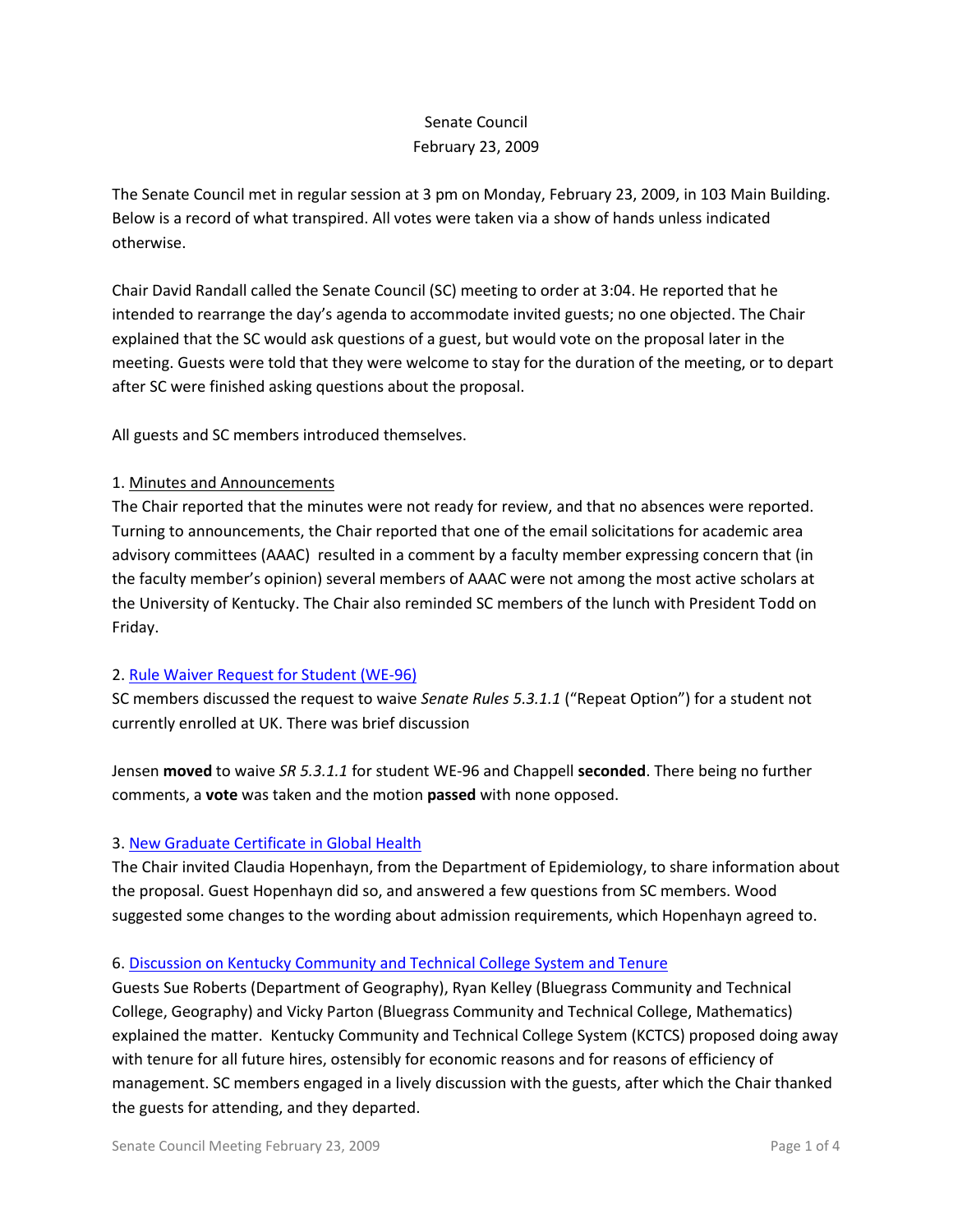## 5. [New Program: BA Gender and Women's Studies](http://www.uky.edu/USC/New/files/BA%20Gender%20&%20Women)

Guest Phil Harling, dean of the College of Arts and Sciences, began by explaining that the proposal for a Bachelor of Arts degree has the full support of the dean's office and that he was confident that sufficient resources were in place.

Wood thanked both Dean Harling and Professor Bordo for submitting additional information illustrating that there was a sufficient number of FTEs to cover the teaching load.

Steiner **moved** to approve the proposal for a new BA in Gender and Women's Studies and send it to the Senate with a positive recommendation. Anderson **seconded**. There being no further discussion, a **vote** was taken and the motion **passed** with none opposed.

### 4. Change to [Graduation Standards: BS in Merchandising, Apparel and Textiles](http://www.uky.edu/USC/New/files/Merchandising%20Txtile%20&%20Apparel%20-%20Prog%20Change_Complete.pdf)

The Chair noted that no one was available to present the proposed changes, but SC members were free to discuss the proposal. It became evident that there was some concern about the proposed change to the graduation requirements.

Wood **moved** to table the proposal until a departmental representative could attend and answer questions. Yanarella **seconded**. There being no further discussion, a **vote** was taken and the motion **passed** with none opposed.

## 3. New Graduate Certificate: Global Health

Chappell **moved** to approve the new Graduate Certificate in Global Health and send it to the Senate with a positive recommendation. Jensen **seconded**. There being no further discussion, a **vote** was taken and the motion **passed** with none opposed.

## 6. Discussion on Kentucky Community and Technical College System and Tenure

SC members engaged in a lengthy discussion about submitting a resolution to the Senate which would condemn the proposed loss of future tenure track positions at KCTCS, along with the tangential issue of a proposed change in which future KCTCS faculty would not be offered retiree health benefits upon retirement. SC members were generally in favor of such resolutions, so the Chair suggested that a small group be convened to put together an initial draft. Anderson, Jensen and Yanarella volunteered to do so.

#### 7. [Summer School Courses](http://www.uky.edu/USC/New/files/Provost)

The Chair invited John Thelin (Education/Educational Policy Studies and Evaluation) to explain his concerns. Guest Thelin said that the recently received guidelines for summer school included a requirement that courses have an enrollment of at least 14 students. Thelin explained that his department did not offer undergraduate degrees and that it would be very difficult to find 14 graduate students to enroll in one course during the summer. He said that a lower number would be far more acceptable and workable.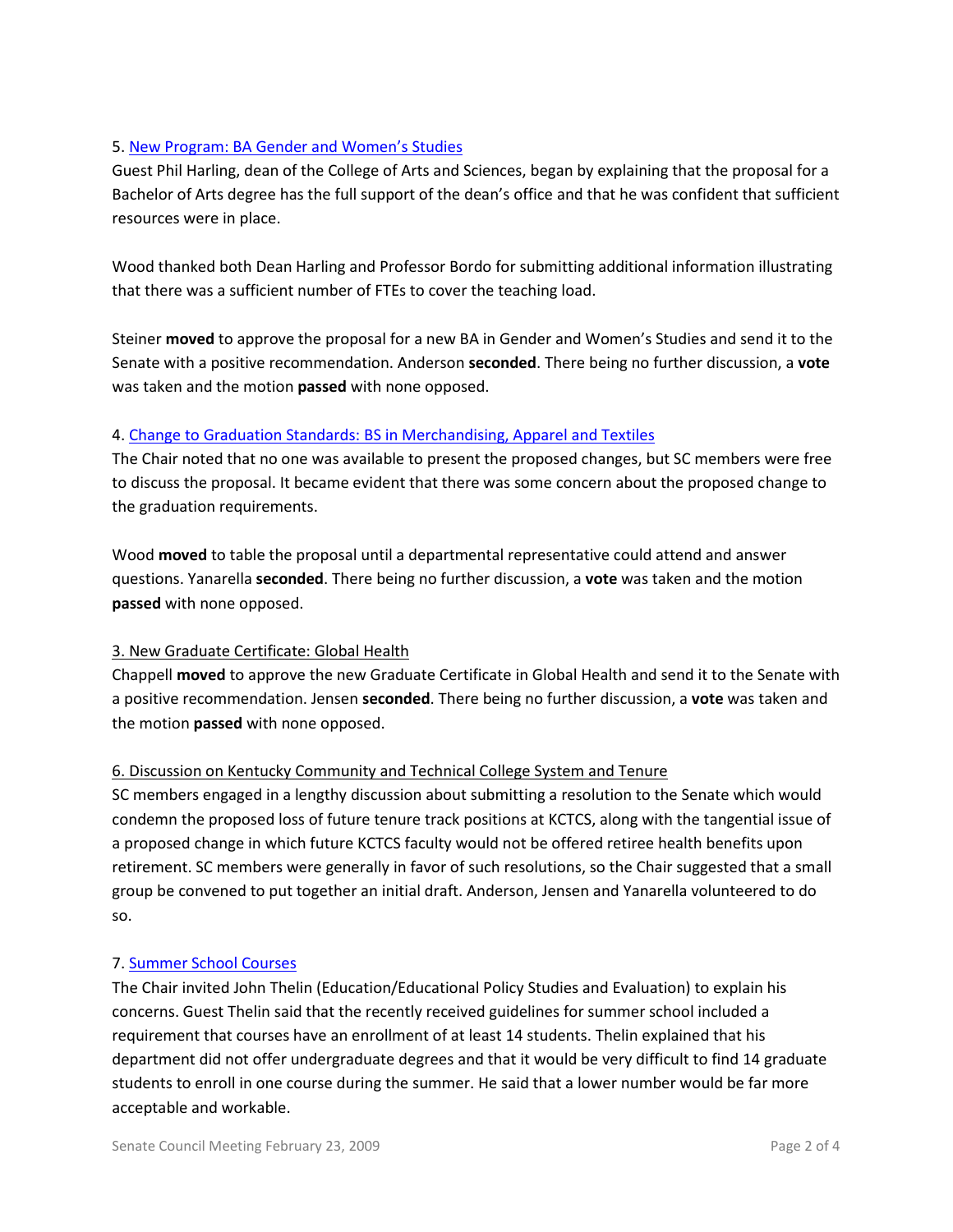Thelin and SC members discussed the enrollment minimums, among other aspects of summer school, some of which are listed below.

- A decrease to the enrollment minimum should not affect the faculty member's salary.
- Many other departments would have difficulty finding 14 students to enroll, but due to other, larger undergraduate summer course offerings, smaller numbers of registrants could be accommodated for some courses by using the additional tuition income received from the more-than-14-students courses to offset the less-than 14-students courses.
- Provost's Liaison Greissman suggested that the memo was more what one would call "guidelines" than actual rules.
- Although the Provost had agreed that smaller numbers were appropriate for teacher education courses, those courses were typically at the undergraduate level.
- The summer school strictures were not dependent upon the faculty member's yearly appointment (nine months, 10 months, 11 months or 12 months).
- It is very important for graduate students (especially those not yet at the dissertation stage) to be able to continue their studies during the summer months, otherwise the time to graduation is pushed back substantially.

The Chair thanked those present for a good discussion, and asked Greissman to take the comments to the Provost and return with some additional information; Greissman agreed to do so.

Before turning to the next agenda item, the Chair noted that Chappell had requested a specific informational presentation at a future Senate meeting. Chappell shared that as chair of the Senate's Admissions Advisory Committee, he had learned more about the activities and efforts of UK's advisors and wanted senators to have that information, as well. There was no objection to inviting a representative of the Advising Network to a future Senate meeting.

## 8. Academic Area Advisory Committees

SC members reviewed the suggested compositions and revised the lists somewhat. SC members concurred with the final proposed compositions.

There being no additional business to attend to, the meeting was adjourned near 5 pm.

Respectfully submitted by Dave Randall, Senate Council Chair